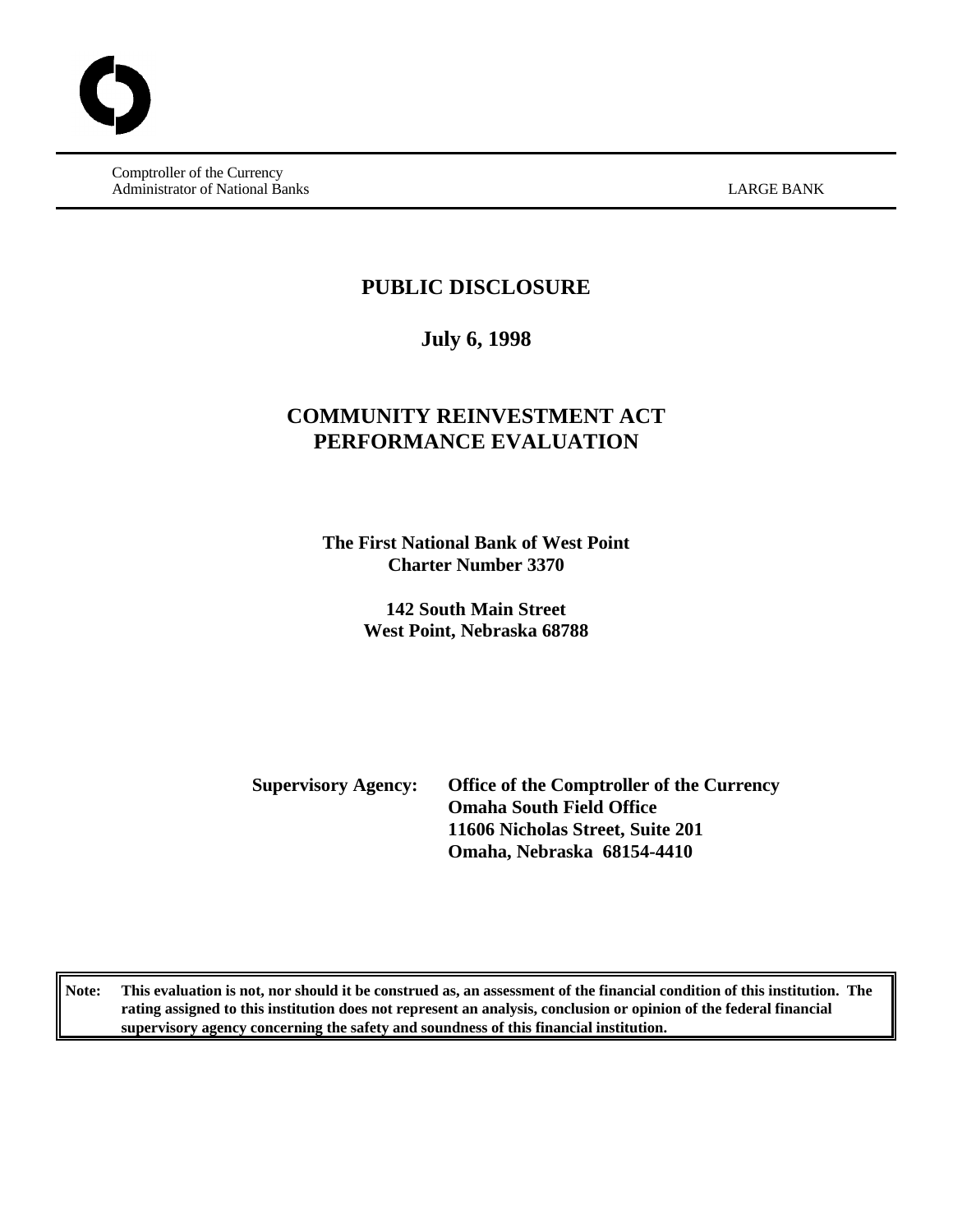# **Table of Contents**

| <b>Glossary of Terms and Common Abbreviations</b>    | 3                       |
|------------------------------------------------------|-------------------------|
| <b>General Information</b>                           | $\overline{\mathbf{4}}$ |
| <b>Scope of the Examination</b>                      | 5                       |
| <b>Description of the Institution</b>                | 6                       |
| <b>Description of the Assessment Area</b>            | 6                       |
| <b>Conclusions with Respect to Performance Tests</b> |                         |
| <b>Lending Test</b>                                  | 7                       |
| <b>Investment Test</b>                               | 15                      |
| <b>Service Test</b>                                  | 15                      |
| <b>Fair Lending Review</b>                           | 17                      |
| <b>Additional Information</b>                        | 17                      |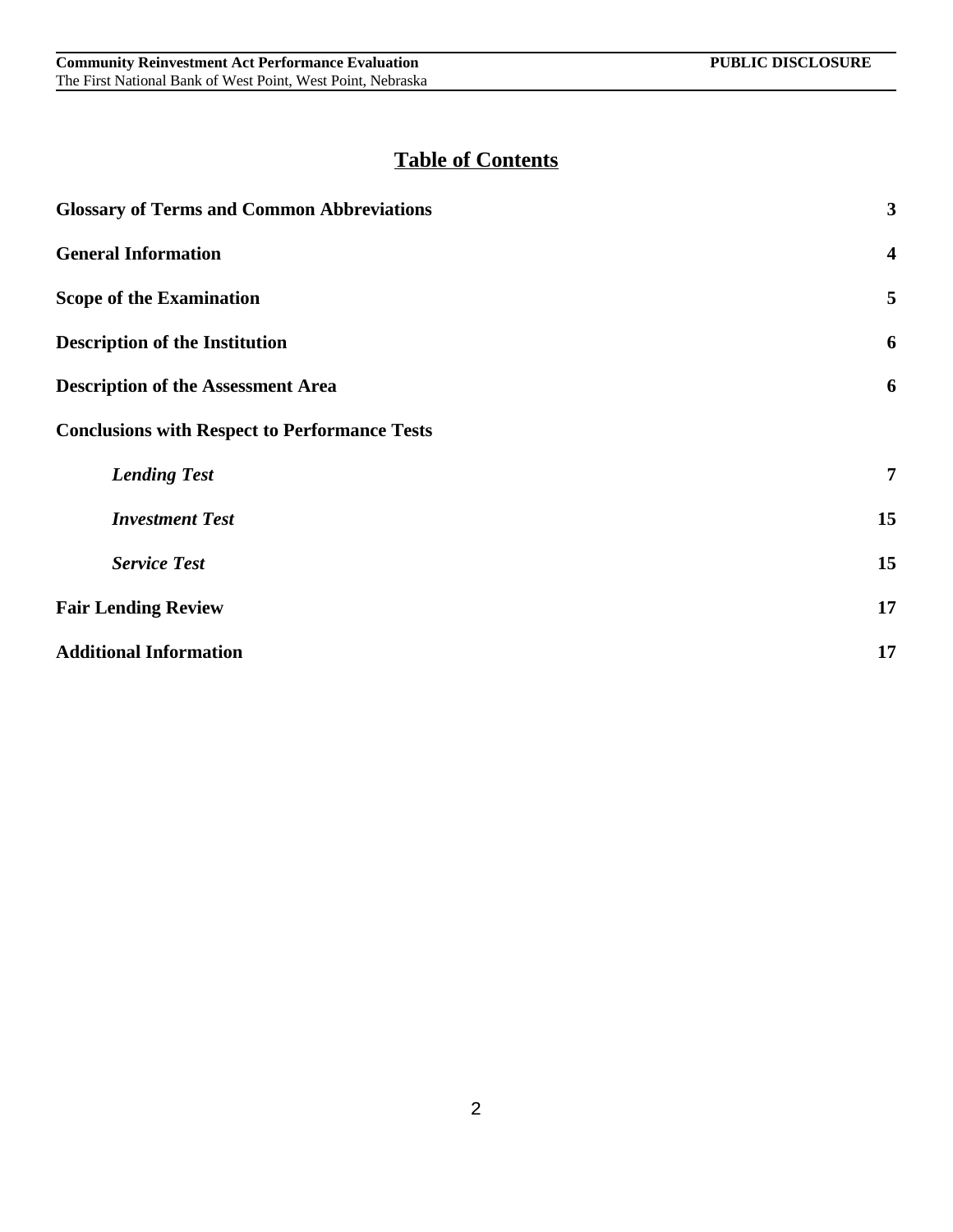## **GLOSSARY OF TERMS AND COMMON ABBREVIATIONS**

The following terms and abbreviations are used throughout this Performance Evaluation.

**Assessment Area (AA)** - The geographic area which an institution selects as the community within which its regulator will assess the institution's record of CRA performance. Generally, an urban assessment area will not extend beyond the boundaries of a MSA. A rural assessment area may contain one or more neighboring counties.

**Census Tract (CT) and Block Numbering Area (BNA)** - Small, locally defined statistical areas within an MSA, determined by the United States Census Bureau in an attempt to group homogeneous populations. A CT or BNA has defined boundaries per the ten-year census and an average population of 4,000.

**Community Development Loan** - A loan which has as its *primary* purpose community development. Community development loans specifically exclude loans which have been reported under the Home Mortgage Disclosure Act or as small loans to businesses and farms, except for multi-family rental housing loans which can be reported under both categories.

**Community Development Service** - A service that has community development as its *primary* purpose and is related to the provision of financial services.

**Community Development Purpose** - A community development purpose is defined per 12 C.F.R. § 25.12(h) as affordable housing (including multi-family rental housing) for low- and moderate-income (LMI) individuals; community services targeted to LMI individuals; activities that promote economic development by financing businesses or farms that meet size eligibility standards of 13 C.F.R. §  $121.802(a)(2)$  or have gross annual revenues of \$1 million or less; or activities that revitalize or stabilize LMI geographies.

**Community Reinvestment Act** - A statute that requires federal regulators to evaluate a financial institution's lending performance in light of the credit needs of the institution's local community. (This is a generic description of the bank's requirements and not a legal explanation of the requirements contained in 12 U.S.C. § 2901, as amended, and 12 C.F.R. § 25, as amended.)

**Income Levels** - These relate to individuals, families, or the BNAs or CTs in a bank's assessment area.

**Low** = An income level that is less than 50% of the median income.

**Moderate** = An income level that is at least 50% and less than 80% of the median income.

 $LMI = An$  income level that is less than 80% of the median income.

**Middle** = An income level that is at least  $80\%$  and less than  $120\%$  of the median income.

**Upper** = An income level that is 120% or more of the median income.

**Median Family Income** - The median family income for a specific MSA as determined by the United States Census Bureau. The Department of Housing and Urban Development (HUD) updates this figure annually using an estimated inflation factor.

**Qualified Investment** - A lawful investment that has as its *primary* purpose community development.

**Small Business or Small Farm** - A business or farm that has \$1 million or less in gross annual revenues.

**Small Loan to a Business or Farm** - A loan of \$1 million or less to a business of any size or a loan of \$500 thousand or less to a farm of any size.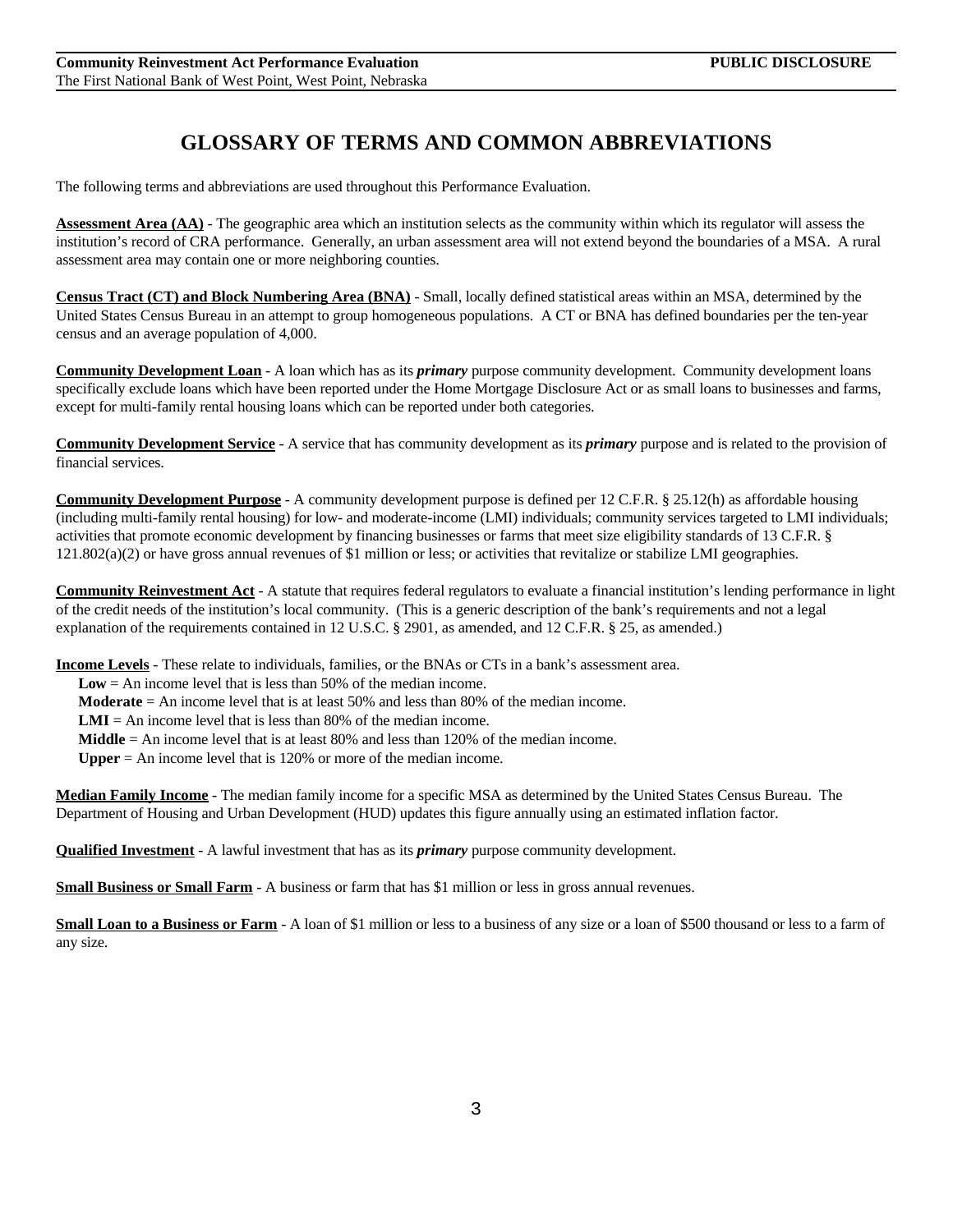## **GENERAL INFORMATION**

The Community Reinvestment Act (CRA) requires each federal financial supervisory agency to use its authority when examining financial institutions subject to its supervision to assess the institution's record of meeting the credit needs of its entire community, including low- and moderate-income neighborhoods, consistent with safe and sound operation of the institution. Upon conclusion of such examination, the agency must prepare a written evaluation of the institution's record of meeting the credit needs of its community.

This document is an evaluation of the CRA performance of **The First National Bank of West Point (FNB), West Point, Nebraska** prepared by the **Office of the Comptroller of the Currency**, the institution's supervisory agency, as of **July 6, 1998.** The agency evaluates performance in assessment area(s), as they are delineated by the institution, rather than individual branches. This assessment area evaluation may include visits to some, but not necessarily all, of the institution's branches. The agency rates the CRA performance of an institution consistent with the provisions set forth in Appendix A to 12 C.F.R. § 25.

### **Institution's CRA Rating:** This institution is rated **"Satisfactory."**

We rate FNB's CRA performance "Satisfactory" because:

- FNB's lending levels reflect good responsiveness to the assessment area's agricultural credit needs.
- The bank exhibited a strong commitment to meeting the credit needs of the smallest businesses and farms in the assessment area.
- FNB originated a substantial majority of its small business, small farm, and 1-4 family residential real estate loans within its assessment area.
- FNB provided a relatively high level of community development services.
- Retail delivery systems are reasonably accessible to all portions of the assessment area.

The table on the following page indicates the performance level of FNB with respect to the Lending, Investment, and Service Tests.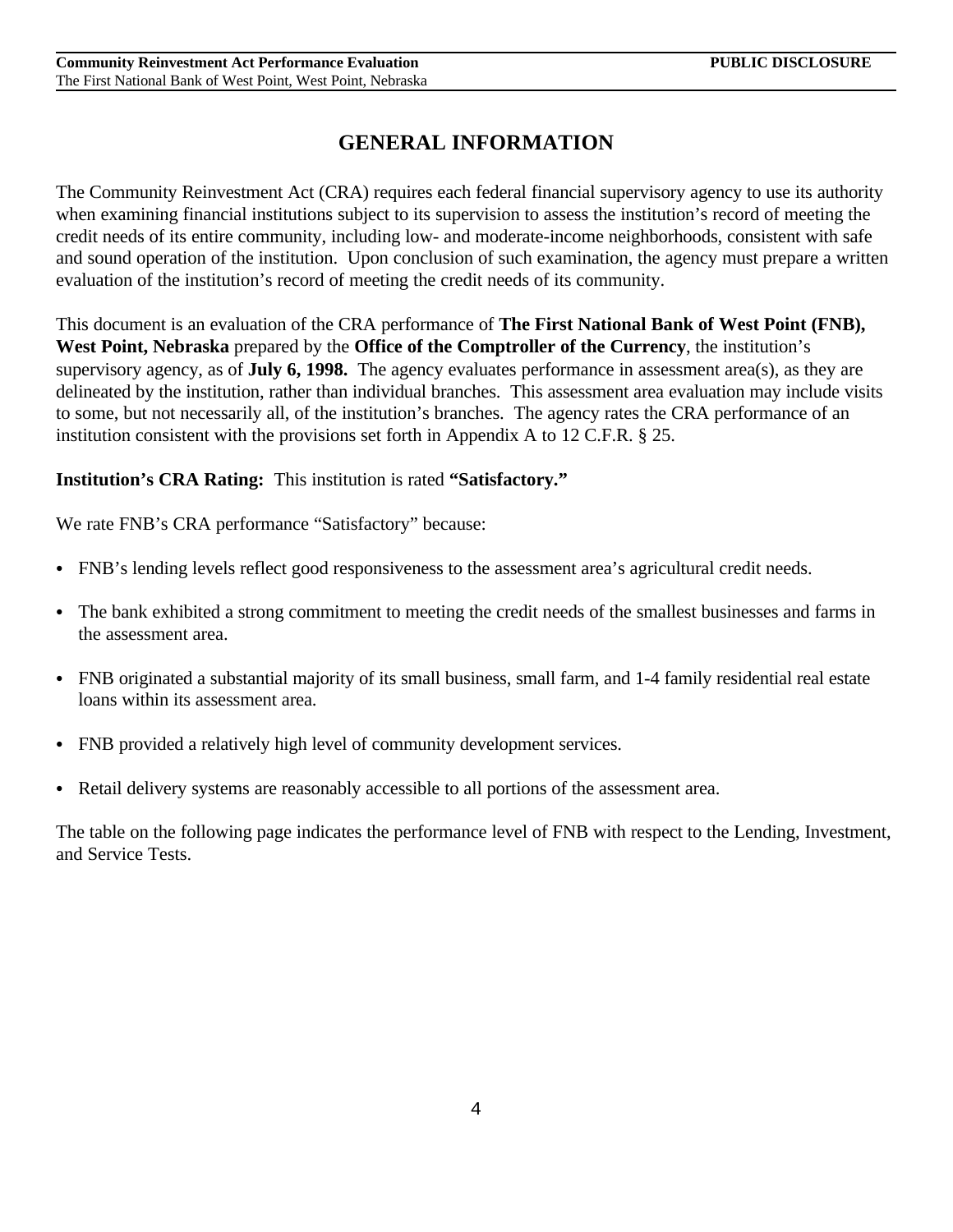| <b>Performance Levels</b>        | The First National Bank of West Point<br><b>Performance Tests</b> |                        |              |  |  |  |  |  |  |
|----------------------------------|-------------------------------------------------------------------|------------------------|--------------|--|--|--|--|--|--|
|                                  | Lending Test*                                                     | <b>Investment Test</b> | Service Test |  |  |  |  |  |  |
| Outstanding                      |                                                                   |                        |              |  |  |  |  |  |  |
| <b>High Satisfactory</b>         | X                                                                 |                        |              |  |  |  |  |  |  |
| Low Satisfactory                 |                                                                   | $\mathbf X$            | $\mathbf X$  |  |  |  |  |  |  |
| Needs To Improve                 |                                                                   |                        |              |  |  |  |  |  |  |
| <b>Substantial Noncompliance</b> |                                                                   |                        |              |  |  |  |  |  |  |

\*Note: The Lending Test is weighted more heavily than the Investment and Service Tests when arriving at an overall rating.

### **SCOPE OF EXAMINATION**

We examined FNB using the Lending, Investment, and Service Tests for large banks pursuant to the revised CRA regulation. These tests assess the bank's record of helping to meet community credit needs. We analyzed the bank's small business, agricultural, mortgage, and community development lending on the basis of responsiveness to credit needs in the assessment area, distribution to borrowers of different income levels and businesses of different sizes, geographic distribution, and the extent to which the bank uses flexible and innovative lending products to meet community credit needs. Under the Investment Test, financial institutions are evaluated on the level of qualified investments, particularly those not routinely provided by private investors; the extent to which qualified investments are considered innovative or complex; and the responsiveness of qualified investments to available opportunities. The Service Test considers branch distribution and accessibility; the extent to which opening and closing branches has affected the accessibility of delivery systems, particularly in LMI geographies or to LMI individuals; the extent to which retail banking services are tailored to the needs of the assessment area, including LMI geographies or individuals; and the level of community services provided by the bank.

FNB's prior performance evaluation was dated June 8, 1995 and the rating was "Satisfactory Record of Meeting Community Credit Needs." The current evaluation covers lending, investment, and service activities since June 1995.

Under the Lending Test, we gave small farm lending greater consideration than small business or mortgage lending because FNB's primary lending focus is agricultural credit. For our analysis of small business and small farm lending we used data from January 1996 to April 1998, which the bank collected under the revised CRA regulation. For mortgage loans, we used data collected by the bank from July 1995 to May 1998.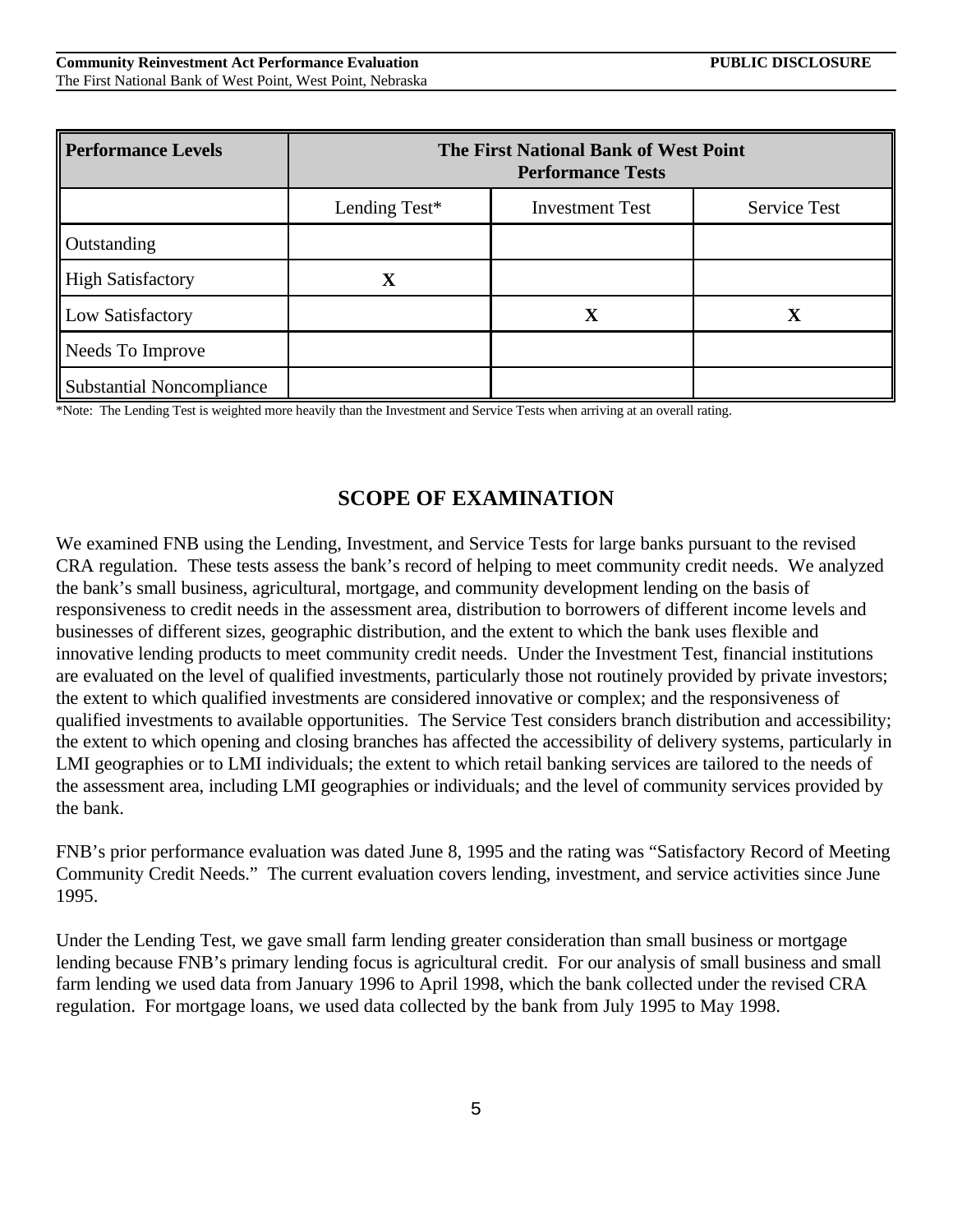## **DESCRIPTION OF INSTITUTION**

FNB is a \$72 million full-service bank located in West Point, Nebraska. It is the second largest bank chartered in its assessment area. The bank has two locations, including its main office in West Point and a Loan and Deposit Production Office opened in Snyder, Nebraska during 1996. Snyder is located in northwest Dodge County. FNB has installed two automated teller machines (ATMs) within its assessment area. Refer to the "Retail Banking Services" paragraphs in the "Service Test" section of this evaluation for further details regarding FNB's ATMs.

FNB has the financial capacity to assist in meeting the community's credit needs. There are no legal or financial barriers which impede its efforts. For calendar year 1997, the bank had a net income of \$781 thousand and a return on average assets of 1.12%. The bank offers a full range of credit products including commercial, consumer, real estate, and agricultural loans. As of March 31, 1998, the bank's loan portfolio consisted of 44% agricultural and agricultural real estate loans, 19% commercial and commercial real estate loans, 19% one- to four-family residential real estate loans, 16% consumer loans, and 2% multifamily real estate loans. The bank's loan-to-deposit ratio on that date was 77% and gross loans represented 62% of total assets.

First Commerce Bancshares, Inc., a \$2.2 billion multi-bank holding company headquartered in Lincoln, Nebraska, is controlling owner of the bank. Through common ownership, FNB is affiliated with seven other banks and a mortgage company, all located in Nebraska.

## **DESCRIPTION OF ASSESSMENT AREA**

FNB's assessment area consists of four contiguous BNAs and includes all three BNAs in Cuming County, Nebraska and the BNA comprising the northern and eastern part of Dodge County, Nebraska. The 1990 census designated all four BNAs as middle income. The bank is not located in a Metropolitan Statistical Area.

According to the 1990 U.S. Census, the bank's assessment area had a population of 15,495. The assessment area contained 4,175 families with the following income level designations: 15% low-, 23% moderate-, 28% middle-, and 34% upper-income. Six percent of families in the assessment area are below the poverty level. The 1990 HUD nonMSA statewide median family income for Nebraska was \$27,623. In 1998, the updated HUD nonMSA statewide median family income was \$39,300. The updated figure was used to assess the bank's lending to borrowers of different income levels in this CRA performance evaluation.

West Point, where the bank's main office is located, has a population of approximately 3,250. It is the county seat and largest town in Cuming County. West Point is located in a rural area approximately 75 miles northwest of Omaha. The local economy remains highly dependent on agriculture. Two of the largest non-farm employers in the area are IBP and Wimmer's Meat Products, Inc., which are meat packing and meat processing facilities, respectively. Unemployment in the assessment area is low, with May 1998 statistics from the Nebraska Department of Labor estimating an unemployment rate of 2.1% for this area of the state. Nine other financial institutions headquartered in FNB's assessment area, as well as branches of two other financial institutions, provide strong competition for loans and deposits.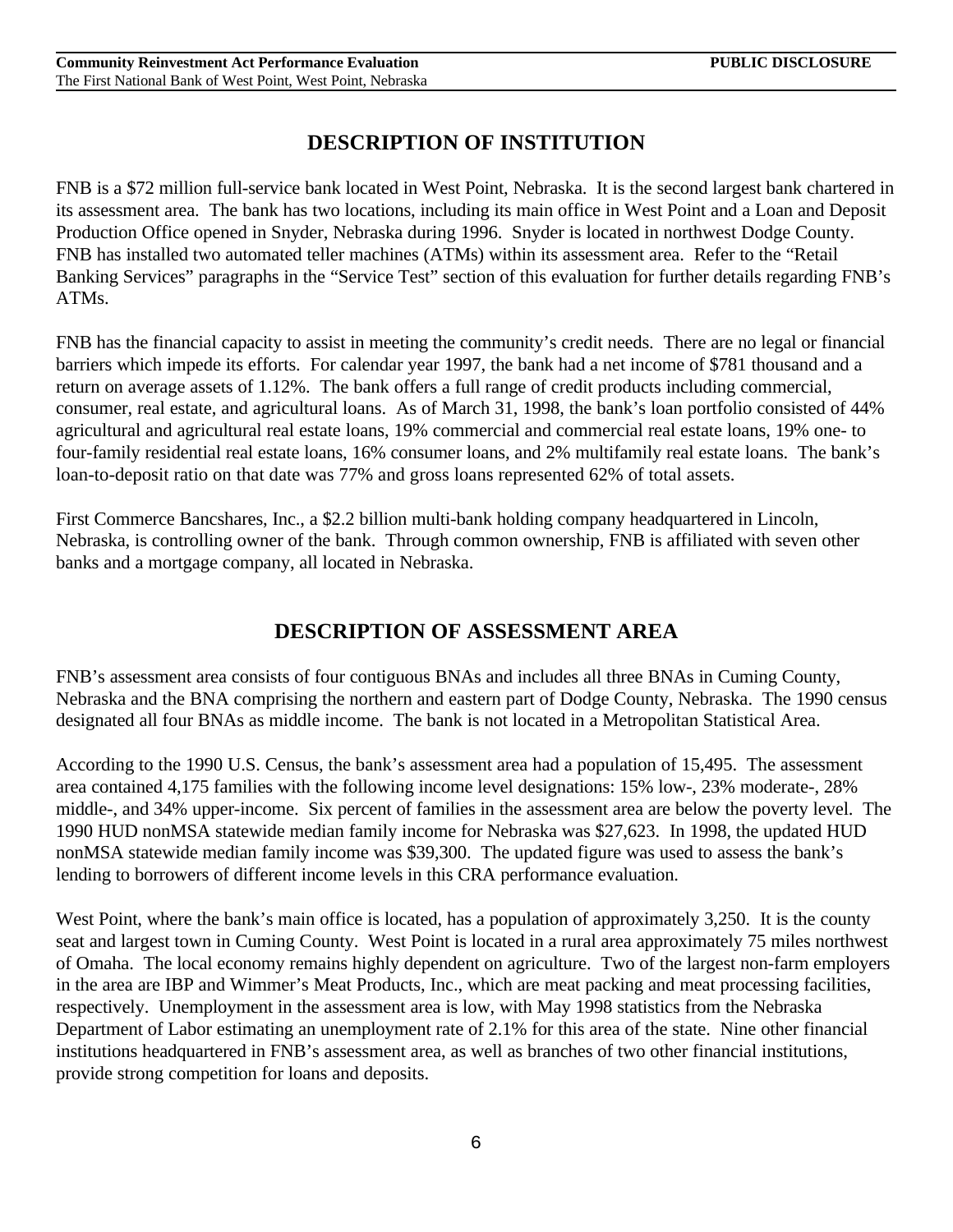Demographic information from Dun & Bradstreet, Inc. reveals that 532 of 661 businesses in the assessment area (80%) reported revenues of \$1 million or less. Fifty-one businesses, or 8%, reported revenues of more than \$1 million, and 78 businesses, or 12%, did not report revenue information. U.S. Bureau of the Census 1992 Agriculture Census data reveals that 1,791 of 1,924 farms in Cuming and Dodge Counties (93%) reported gross annual revenues of \$500 thousand or less. And 141 farms, or 7%, reported revenues of more than \$500 thousand.

The community's credit needs include agricultural credit, small business loans, and residential real estate loans. We determined these needs through a community contact made during this examination with a local government official familiar with the community's needs, as well as two previous contacts conducted by the Comptroller of the Currency. The prior contacts included a credit specialist from the Farm Services Agency and a local Chamber of Commerce official. Both of the contacts stated that community development opportunities are limited, due to the small size of the communities in the bank's assessment area. We also reviewed CRA Performance Evaluations generated for five area banks over the last two years.

## **CONCLUSIONS WITH RESPECT TO PERFORMANCE TESTS**

## **LENDING TEST**

FNB's lending levels reflect good responsiveness to the assessment area's agricultural credit needs. The bank originated a large volume of agricultural loans in its assessment area and showed good penetration to farms of different sizes. Although the volume of 1-4 family real estate loans and small business loans is less, lending across income lines is reasonable and has been generally improving compared to the demographics for these types of loans. FNB also originated a large volume of its mortgage and small business loans within its assessment area.

### *LENDING RESPONSIVENESS:*

The bank's net loan-to-deposit ratio averaged 74% over the last eight quarters based on data the bank reported in its Consolidated Reports of Condition. During this same period, FNB's loan-to-deposit ratio ranked fifth among the ten banks chartered in its assessment area. The ratios for these ten banks ranged from 58% to 87%. The loan-to-deposit ratio does not reflect the volume of residential real estate loans originated by FNB and sold on the secondary market. Since the last CRA examination, the bank originated 29 such loans totaling \$2 million.

### **Small Farm Lending:**

The number and dollar amount of small loans to farms FNB made in the bank's assessment area shows good responsiveness to the credit needs of agricultural borrowers. The distribution of loans reflects a good representation of lending to farming enterprises of different sizes. The revised CRA regulation assumes gross annual revenues correlate with the size of the business. Gross annual revenues of \$1 million or less are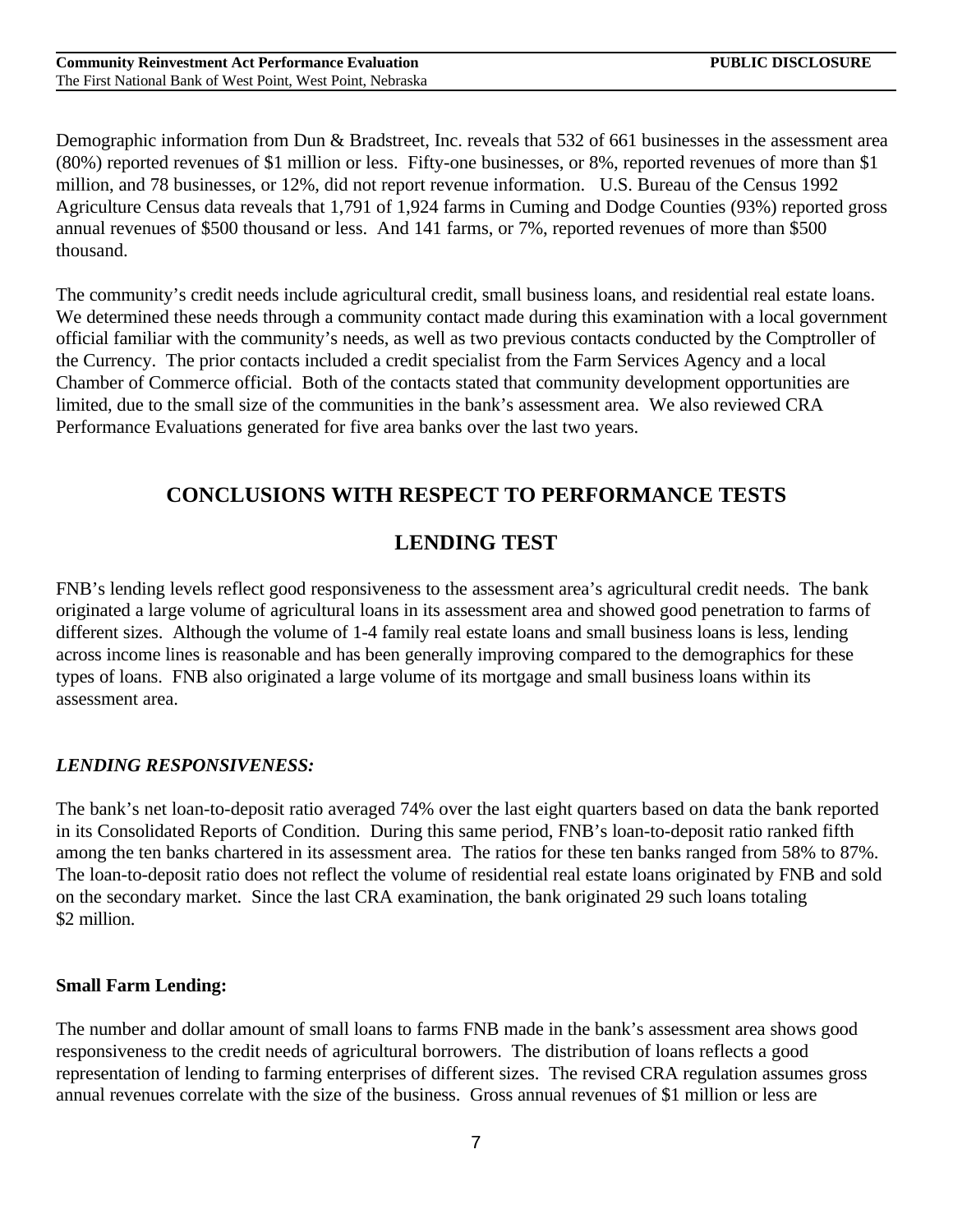considered representative of small businesses and small farms. A very large percentage of FNB's lending was to small farms. Table 1 shows the number and dollar amount of small loans to farms FNB originated or purchased within its assessment area in 1996, 1997, and 1998. FNB's lending to small farms is consistent with the demographic information for small farms, which indicates that 93% to 100% of farms report revenue levels of \$1 million or less.

|                         | Table 1: 1996, 1997, and 1998 Small Farm Lending Activity |      |      |        |      |               |      |        |      |               |                       |        |      |  |
|-------------------------|-----------------------------------------------------------|------|------|--------|------|---------------|------|--------|------|---------------|-----------------------|--------|------|--|
|                         | $\circled{1}$                                             | 1996 |      |        |      |               | 1997 |        |      |               | $\circled{3}$<br>1998 |        |      |  |
| Farm<br>Revenues        | $%$ of<br>Farms                                           | #    | $\%$ | \$000  | $\%$ | #             | $\%$ | \$000  | $\%$ | $\#$          | $\%$                  | \$000  | $\%$ |  |
| $\leq$ \$1<br>Million   | (2)<br>100%                                               | 484  | 98%  | 15,583 | 91%  | 407           | 93%  | 15,450 | 85%  | 202           | 93%                   | 12,205 | 87%  |  |
| > \$1<br>Million        | 0%                                                        | 10   | 2%   | 1,614  | 9%   | 26            | 6%   | 2,285  | 13%  | 8             | 4%                    | 1,122  | 8%   |  |
| <b>Not</b><br>Available | 0%                                                        |      | 0%   | 8      | 0%   | $\mathcal{I}$ | 1%   | 440    | 2%   | $\mathcal{I}$ | 3%                    | 659    | 5%   |  |
| <b>TOTAL</b>            | 100%                                                      | 495  | 100% | 17,205 | 100% | 440           | 100% | 18,175 | 100% | 217           | 100%                  | 13,986 | 100% |  |

Source: Bank Records; 1992 Agriculture Census, U.S. Bureau of the Census

Œ This column presents U.S. Bureau of the Census data on all farms in Cuming and Dodge Counties by revenue size.

œ 7% of all farms reported revenues of \$500 thousand or more. It is not known how many of these farms had revenues greater than \$1 million.

– Bank records included information from January 1998 to April 1998.

#### *Distribution of Small Farm Loans by Borrower Profile*

FNB showed good penetration among farm borrowers of different revenue sizes. FNB exhibited a strong commitment to meeting the credit need for small dollar loans to the smallest farms in the assessment area. Loan size generally correlates to the size of the farm. In 1996, 93% of FNB's loans to farms with annual revenues of \$1 million or less were in amounts of \$100 thousand or less. This percentage fell slightly to 91% for 1997, and is at 83% through April 1998.

Table 2 on the following page shows the distribution of FNB's small farm loans within its assessment area by loan size for 1996, 1997, and 1998. FNB demonstrates strong penetration in small dollar loans to small farms. In 1996, FNB originated 45% of its small loans to farms in amounts of \$10 thousand or less. This percentage decreased slightly to 43% for 1997 and is at 26% for 1998. Of particular note is the percentage of the bank's loans in amounts of \$25 thousand or less. In 1996, these smallest loans represented 69% of all small loans to farms with revenues of \$1 million or less. In 1997, this percentage decreased slightly to 65%, and is at 51% for 1998.

| Table 2: Distribution of Small Loans to Farms with Gross Revenues of \$1 Million or Less |   |      |       |  |      |       |            |      |       |  |  |
|------------------------------------------------------------------------------------------|---|------|-------|--|------|-------|------------|------|-------|--|--|
|                                                                                          |   | 1996 |       |  | 1997 |       | $(D)$ 1998 |      |       |  |  |
| Loan Size                                                                                | # | $\%$ | \$000 |  | $\%$ | \$000 | #          | $\%$ | \$000 |  |  |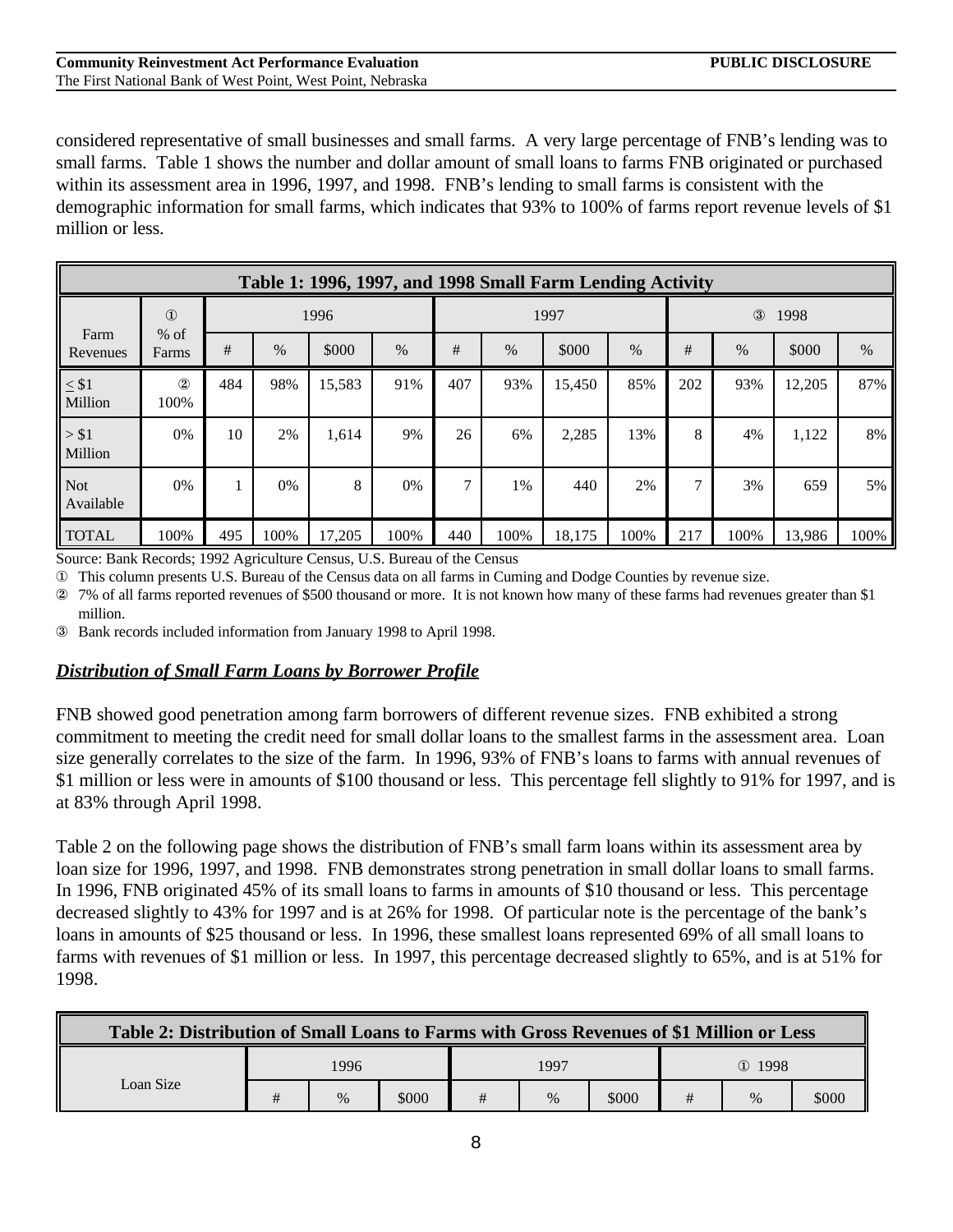| Table 2: Distribution of Small Loans to Farms with Gross Revenues of \$1 Million or Less |              |      |          |          |       |          |          |      |          |  |  |  |  |
|------------------------------------------------------------------------------------------|--------------|------|----------|----------|-------|----------|----------|------|----------|--|--|--|--|
| 0 to \$10,000                                                                            | 219          | 45%  | 1,155    | 176      | 43%   | 891      | 52       | 26%  | 294      |  |  |  |  |
| $$10,001$ to $$25,000$                                                                   | 114          | 24%  | 1,997    | 87       | 22%   | 1,525    | 50       | 25%  | 848      |  |  |  |  |
| \$25,001 to \$50,000                                                                     | 80           | 17%  | 2,952    | 72       | 18%   | 2,789    | 34       | 17%  | 1,380    |  |  |  |  |
| \$50,001 to \$100,000                                                                    | 36           | 7%   | 2.609    | 34       | 8%    | 2,641    | 30       | 15%  | 2,366    |  |  |  |  |
| \$100,001 to \$250,000                                                                   | 28           | 6%   | 4.440    | 29       | 7%    | 4.774    | 29       | 14%  | 5,076    |  |  |  |  |
| \$250,001 to \$500,000                                                                   | $\mathbf{r}$ | 1%   | 2,430    | 9        | 2%    | 2,830    | 7        | 3%   | 2,241    |  |  |  |  |
| \$500,001 to \$1,000,000                                                                 | $\Omega$     | 0%   | $\Omega$ | $\Omega$ | $0\%$ | $\theta$ | $\Omega$ | 0%   | $\theta$ |  |  |  |  |
| <b>TOTAL</b>                                                                             | 484          | 100% | 15,583   | 407      | 100%  | 15,450   | 202      | 100% | 12,205   |  |  |  |  |

Sources: Bank Records

Œ Bank records included information from January 1998 to April 1998.

#### *Distribution of Small Farm Loans by Geography*

An analysis of the geographic distribution of FNB's small farm loans is not meaningful as the bank's assessment area does not have any low- or moderate-income geographies.

FNB originated a substantial majority of its small loans to farms within its assessment area. Since 1996, 86% of the number and 85% of the dollar volume of the bank's small loans to farms were within its assessment area.

#### **Small Business Lending:**

The number and dollar amount of small loans to businesses FNB made in the assessment area shows a reasonable responsiveness to the credit needs of commercial borrowers. The percentage of FNB's small loans to businesses with revenues less than \$1 million has been steadily increasing since 1996. This percentage exceeds assessment area demographics for 1998. Table 3 on the following page shows the number and dollar amount of small loans to businesses FNB originated or purchased within its assessment area in 1996, 1997, and 1998. It also shows the annual revenue size of the borrowers.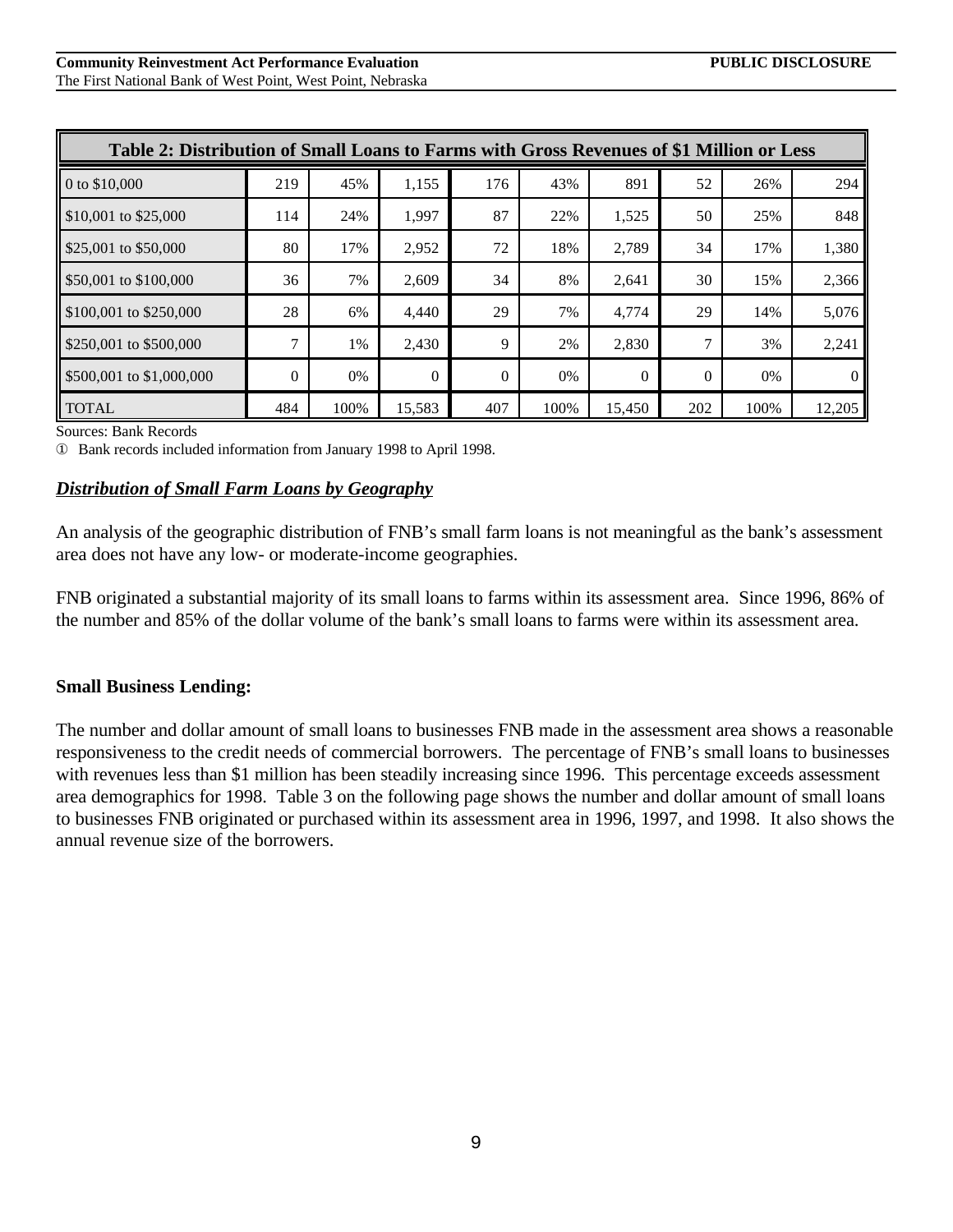|                             | Table 3: 1996, 1997, and 1998 Small Business Lending Activity |      |      |       |      |     |      |       |      |    |                        |       |      |  |
|-----------------------------|---------------------------------------------------------------|------|------|-------|------|-----|------|-------|------|----|------------------------|-------|------|--|
|                             | $\mathbf{D}$                                                  | 1996 |      |       |      |     | 1997 |       |      |    | $^{\circledR}$<br>1998 |       |      |  |
| <b>Business</b><br>Revenues | $%$ of<br><b>Businesses</b>                                   | #    | $\%$ | \$000 | $\%$ | #   | $\%$ | \$000 | $\%$ | #  | $\%$                   | \$000 | $\%$ |  |
| $\leq$ $\$1$<br>Million     | 80%                                                           | 125  | 60%  | 3,479 | 37%  | 128 | 77%  | 4,119 | 46%  | 46 | 87%                    | 1,546 | 60%  |  |
| > \$1<br>Million            | 8%                                                            | 82   | 39%  | 5,958 | 63%  | 35  | 21%  | 4,614 | 51%  | 6  | 11%                    | 969   | 37%  |  |
| <b>Not</b><br>Available     | 312%                                                          |      | 1%   | 3     | 0%   | 3   | 2%   | 254   | 3%   | 1  | 2%                     | 85    | 3%   |  |
| <b>TOTAL</b>                | 100%                                                          | 208  | 100% | 9,440 | 100% | 166 | 100% | 8,987 | 100% | 53 | 100%                   | 2,600 | 100% |  |

Source: Bank Records; Dun & Bradstreet, Inc.

Œ This column presents Dun & Bradstreet, Inc.'s data on all businesses within the assessment area by revenue size.

œ Bank records included information from January 1998 to April 1998.

– 12% of businesses in the assessment area did not report revenue information.

### *Distribution of Small Business Loans by Borrower Profile*

FNB showed good penetration among business customers of different revenue sizes. FNB exhibited a very strong commitment to meeting the credit need for small dollar loans to the smallest businesses in the assessment area. Loan size generally correlates to the size of the business. In 1996 and 1997, 94% of FNB's loans to businesses with annual revenues of \$1 million or less were in amounts of \$100 thousand or less. This percentage declined very slightly to 93% in 1998. Table 4 on the following page shows the distribution of FNB's small business loans within its assessment area by loan size for 1996, 1997, and 1998.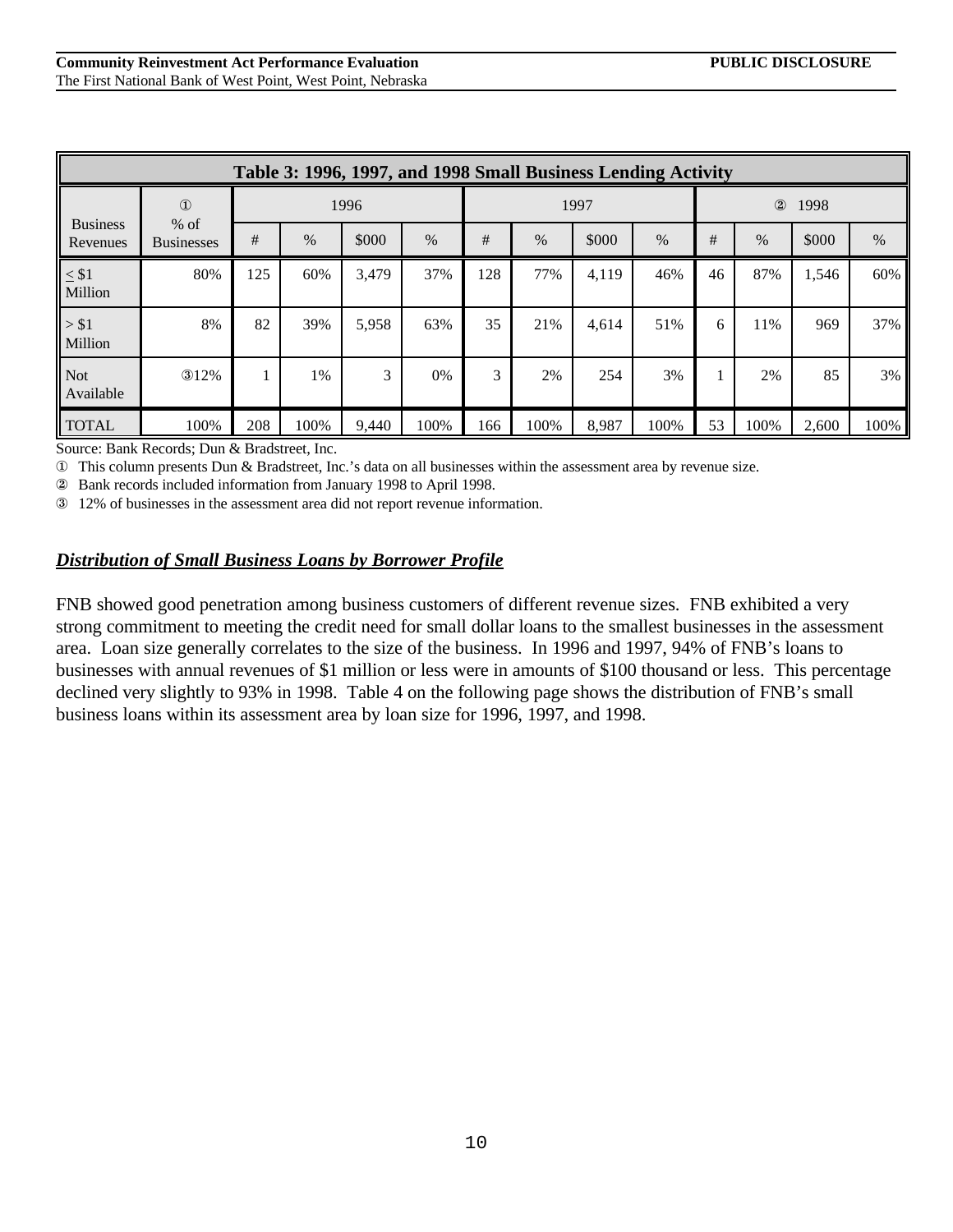| Table 4: Distribution of Small Loans to Businesses with Gross Revenues of \$1 Million or Less |          |      |          |                |       |          |                  |      |                |  |
|-----------------------------------------------------------------------------------------------|----------|------|----------|----------------|-------|----------|------------------|------|----------------|--|
|                                                                                               |          | 1996 |          |                | 1997  |          | 1998<br>$\Omega$ |      |                |  |
| Loan Size                                                                                     | #        | $\%$ | \$000    | $\#$           | $\%$  | \$000    | #                | $\%$ | \$000          |  |
| 0 to \$10,000                                                                                 | 66       | 53%  | 317      | 66             | 52%   | 327      | 24               | 52%  | 122            |  |
| \$10,001 to \$25,000                                                                          | 25       | 20%  | 455      | 23             | 18%   | 392      | 8                | 17%  | 149            |  |
| \$25,001 to \$50,000                                                                          | 18       | 14%  | 685      | 13             | 10%   | 526      | 7                | 15%  | 274            |  |
| \$50,001 to \$100,000                                                                         | 9        | 7%   | 681      | 18             | 14%   | 1,298    | 4                | 9%   | 334            |  |
| \$100,001 to \$250,000                                                                        | 6        | 5%   | 1,066    | 6              | 5%    | 851      | $\overline{c}$   | 5%   | 267            |  |
| \$250,001 to \$500,000                                                                        | 1        | 1%   | 275      | $\mathfrak{2}$ | 1%    | 725      |                  | 2%   | 400            |  |
| \$500,001 to \$1,000,000                                                                      | $\Omega$ | 0%   | $\Omega$ | $\Omega$       | $0\%$ | $\Omega$ | $\theta$         | 0%   | $\overline{0}$ |  |
| <b>TOTAL</b>                                                                                  | 125      | 100% | 3,479    | 128            | 100%  | 4,119    | 46               | 100% | 1,546          |  |

Source: Bank Records

Œ Bank records included information from January 1998 to April 1998.

Of particular note in Table 4 is the percentage of the bank's loans in amounts of \$25 thousand or less. In 1996, these smallest loans represented 73% of all small loans to businesses with revenues of \$1 million or less. In 1997 and 1998, this percentage declined only slightly to 70% and 69%, respectively.

#### *Distribution of Small Business Loans by Geography*

An analysis of the geographic distribution of FNB's small business loans is not meaningful as the bank's assessment area does not contain any low- or moderate-income geographies.

FNB has originated a significant percentage of its small loans to businesses within its assessment area. Since 1996, 86% of the number and 89% of the dollar volume of the bank's small loans to businesses were within its assessment area.

### **Home Mortgage Lending:**

The number and dollar amount of FNB's mortgage loans within the assessment area since the last CRA examination reflect adequate responsiveness to the credit needs of home buyers and homeowners. During this timeframe, the bank originated 148 mortgage loans in its assessment area totaling over \$6 million. This number includes the \$2 million sold on the secondary market. This level of lending is reasonable based on the assessment area's small population, and the relatively limited opportunities for home mortgage lending. Community contacts did not indicate an inordinate need for home mortgage loans. Table 5 shows the number and dollar amount of mortgage loans FNB originated within its assessment area from July 1995 to May 1998.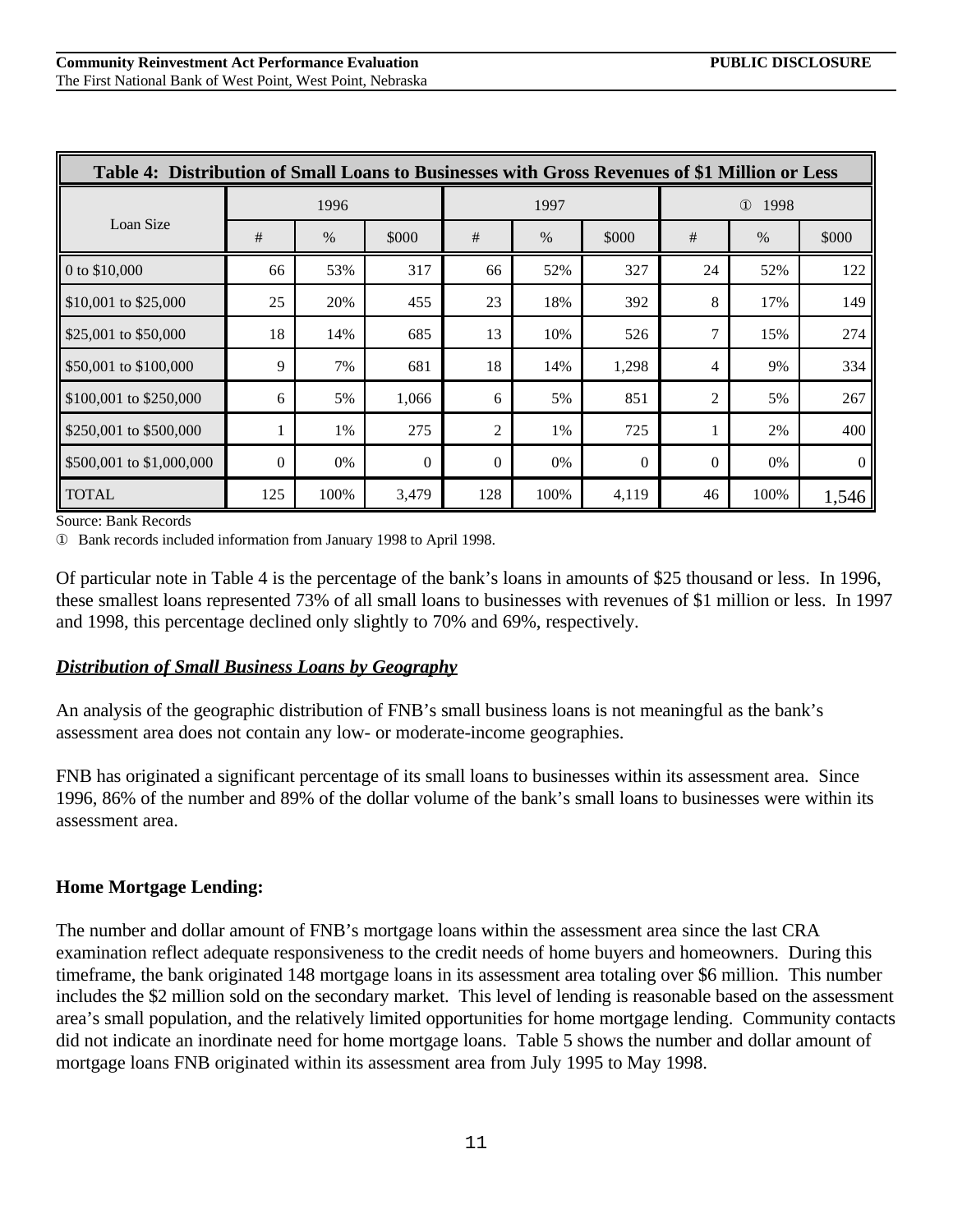| Table 5: Home Mortgage Lending Activity Within FNB's Assessment Area |     |       |  |  |  |  |  |  |  |  |
|----------------------------------------------------------------------|-----|-------|--|--|--|--|--|--|--|--|
| \$000s<br>Mortgage Loan Product<br>Number                            |     |       |  |  |  |  |  |  |  |  |
| Home Purchase                                                        | 52  | 2.966 |  |  |  |  |  |  |  |  |
| Refinance                                                            | 58  | 3,149 |  |  |  |  |  |  |  |  |
| Home Improvement                                                     | 38  | 305   |  |  |  |  |  |  |  |  |
| <b>TOTAL</b>                                                         | 148 | 6.420 |  |  |  |  |  |  |  |  |

Source: Bank Records

#### *Distribution of Home Mortgage Loans by Borrower Profile*

FNB had a reasonable distribution of home mortgage lending to borrowers of different income levels. We compared FNB's percentage of mortgage loans among borrowers of different income levels to demographic data on the percentage of families at each income level within the bank's assessment area.

In 1995, mortgage lending exceeded assessment area demographics for low-income borrowers and met assessment area demographics for moderate-income borrowers. Lending to moderate-income borrowers declined in 1996, but from 1996 onward the percentage of mortgage loans made to moderate-income borrowers has been steadily increasing. For 1998, lending to moderate-income borrowers slightly exceeds assessment area demographics. Lending to low-income borrowers is below assessment area demographics for 1996 onward, but is at a reasonable level. Six percent of families in the assessment area are below the poverty level, with incomes between 30% and 50% of the area median family income. It is highly unlikely that many of these families could afford to borrow for a mortgage loan. The 1990 census lists the weighted average median housing cost in the assessment area as \$35,374. However, a review of CRA Performance Evaluations for other banks in the assessment area and a discussion with bank management revealed that the current average sales price for housing in the assessment area is approximately \$60,000. Adjusting the percentage of families who are low-income to exclude the families below the poverty level reveals that FNB's lending to low-income borrowers more closely approximates assessment area demographics and is at a reasonable level.

Table 6 on the following page shows the distribution of FNB's home mortgage loans to borrowers of different income levels. For comparison purposes, it also shows the distribution of families within the bank's assessment area by income level. For presentation purposes, we combined all mortgage loan products together.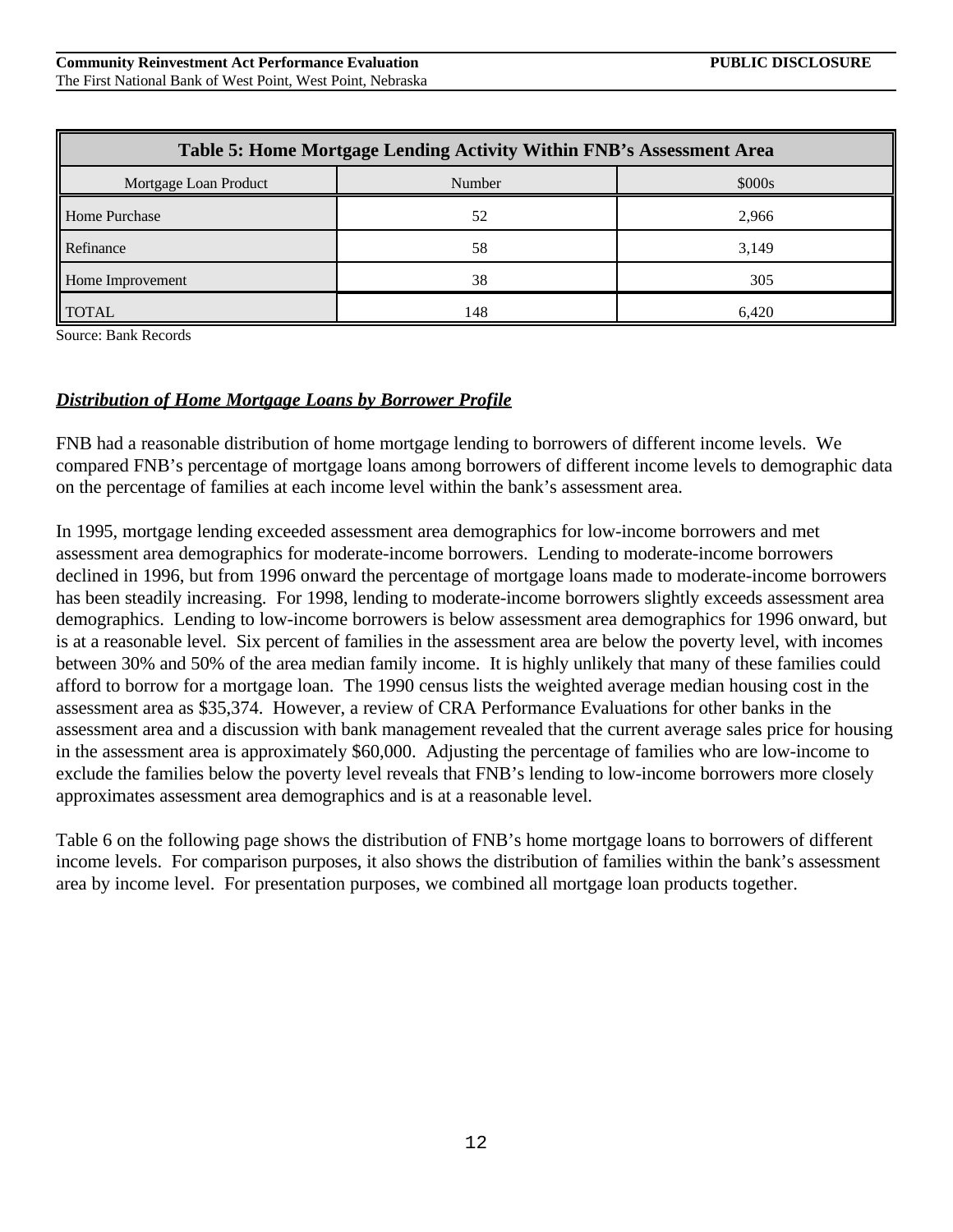|                 | Table 6: One- to Four-Family Residential Real Estate Lending Activity by Borrower Income Level |            |              |                     |      |                        |      |                    |      |  |  |  |
|-----------------|------------------------------------------------------------------------------------------------|------------|--------------|---------------------|------|------------------------|------|--------------------|------|--|--|--|
| <b>Borrower</b> | $%$ of                                                                                         |            | $\mathbf{D}$ | 1995                |      |                        | 1996 |                    |      |  |  |  |
| Income<br>Level | Families<br>in AA                                                                              | # of Loans | $\%$         | $$000s$ of<br>Loans | $\%$ | # of Loans             | $\%$ | \$000s of<br>Loans | $\%$ |  |  |  |
| Low             | 15%                                                                                            | 3          | 23%          | 67                  | 16%  | 3                      | 6%   | 108                | 5%   |  |  |  |
| Moderate        | 23%                                                                                            | 3          | 23%          | 89                  | 21%  | $\tau$                 | 14%  | 226                | 11%  |  |  |  |
| Middle          | 28%                                                                                            | 4          | 31%          | 128                 | 30%  | 23                     | 46%  | 726                | 34%  |  |  |  |
| Upper           | 34%                                                                                            | 3          | 23%          | 143                 | 33%  | 17                     | 34%  | 1,082              | 50%  |  |  |  |
| <b>TOTAL</b>    | 100%                                                                                           | 13         | 100%         | 427                 | 100% | 50                     | 100% | 2,142              | 100% |  |  |  |
| <b>Borrower</b> | $%$ of                                                                                         |            | 1997         |                     |      | $^{\circledR}$<br>1998 |      |                    |      |  |  |  |
| Income<br>Level | Families<br>in AA                                                                              | # of Loans | $\%$         | \$000s of<br>Loans  | $\%$ | # of Loans             | $\%$ | \$000s of<br>Loans | $\%$ |  |  |  |
| Low             | 15%                                                                                            | 3          | 6%           | 30                  | 1%   | 3                      | 9%   | 53                 | 3%   |  |  |  |
| Moderate        | 23%                                                                                            | 10         | 20%          | 276                 | 13%  | 8                      | 24%  | 192                | 11%  |  |  |  |
| Middle          | 28%                                                                                            | 22         | 43%          | 624                 | 29%  | $\tau$                 | 20%  | 396                | 23%  |  |  |  |
| Upper           | 34%                                                                                            | 16         | 31%          | 1,220               | 57%  | 16                     | 47%  | 1,060              | 63%  |  |  |  |
| <b>TOTAL</b>    | 100%                                                                                           | 51         | 100%         | 2,150               | 100% | 34                     | 100% | 1,701              | 100% |  |  |  |

Source: Bank Records; 1990 Census Data, U.S. Bureau of the Census

Œ Includes data from July 1995 to December 1995, after the bank's last CRA examination.

œ Includes information from January 1998 to May 1998.

### *Distribution of Home Mortgage Loans by Geography*

An analysis of the geographic distribution of FNB's home mortgage loans is not meaningful because the bank's assessment area does not have any low- or moderate-income geographies.

FNB originated a reasonable percentage of its mortgage loans within its assessment area. Since July 1995, 79% of the number and dollar volume of the bank's home mortgage loans were within its assessment area.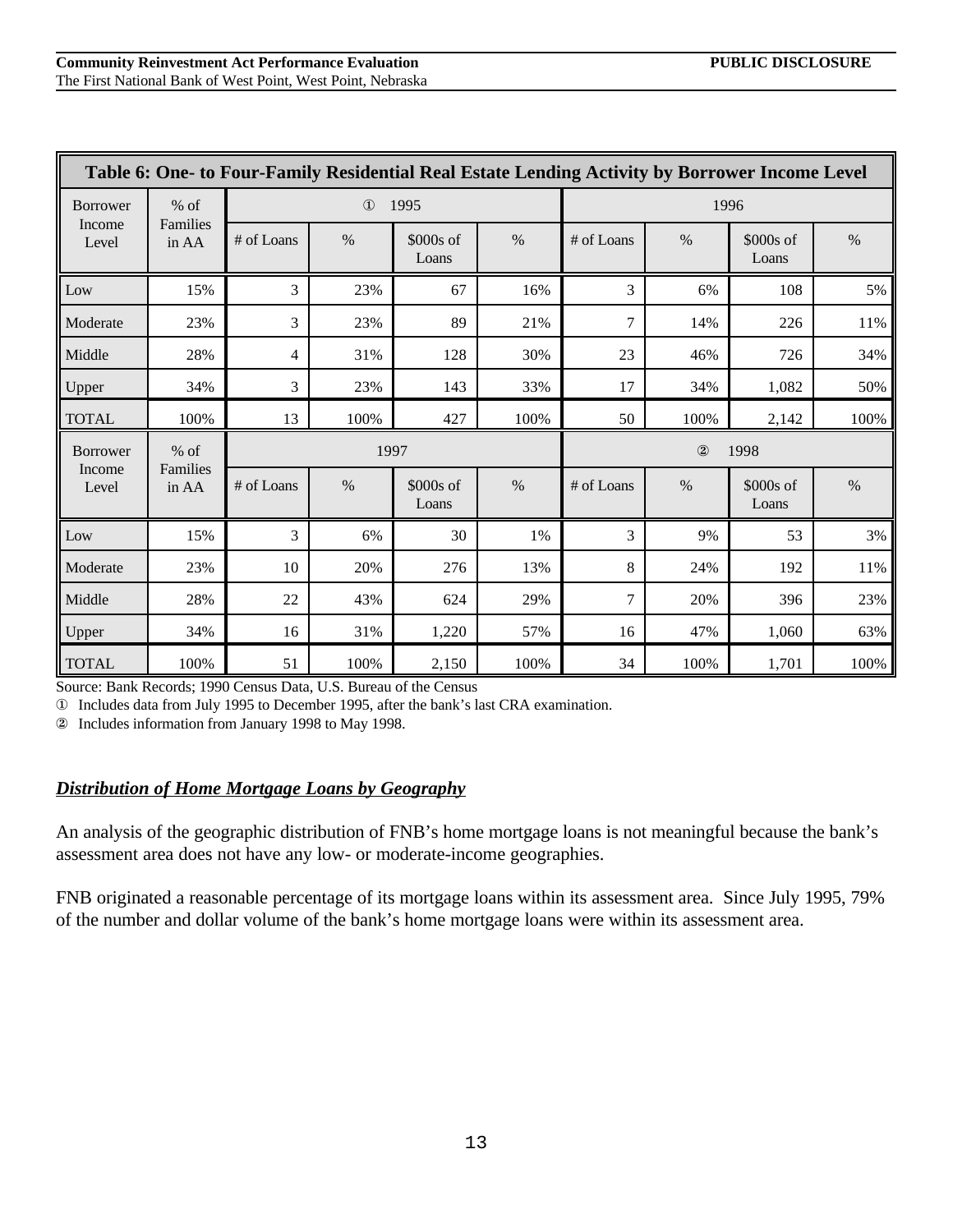### **Community Development Lending:**

FNB's community development lending is at a reasonable level. FNB recently issued a loan commitment letter for \$277,400 to L&S Housing Corporation to finance two 8-unit housing complexes for low- and moderateincome senior citizens in Leigh and Snyder, Nebraska. Snyder is located in the bank's assessment area and Leigh is located in a county adjacent to the bank's assessment area.

Community contacts and discussions with bank management revealed that opportunities for community development lending in the assessment area are limited. This was confirmed through a review of Performance Evaluations of other financial institutions in the assessment area. Community development loans must meet the definition in the revised CRA regulation which states that such loans must have community development as their **primary** purpose. Community development loans specifically exclude loans which have been reported as HMDA, small farm, or small business loans, except for multi-family rental housing loans which can be reported under both categories.

### **Flexible Loan Programs:**

The bank provides flexible micro-lending products through its Checking Reserve plan and through other small dollar loans to individuals. Loan officers use the bank's Checking Reserve open end credit plan to create small lines of credit for individuals. Since July 1995, the bank has opened 170 Checking Reserve plans, all with credit limits of \$500 or less. The bank also makes small dollar loans to individuals. From January 1996 to June 1998, FNB originated 60 loans to individuals in its assessment area in amounts of \$1 thousand or less. The average size of these loans was \$569. It is reasonable to assume that these loans are beneficial to low- and moderateincome individuals.

FNB uses flexible lending programs when serving its assessment area's credit needs. FNB uses Farm Services Agency (FSA) programs to assist borrowers in obtaining financing with more flexible debt ratios and through guaranteed loan programs. Since the last CRA examination, the bank originated seven FSA guaranteed loans, totaling \$993 thousand. FNB recently began participating in the Nebraska Investment Finance Authority (NIFA) mortgage program, which assists first-time home buyers in obtaining financing with more flexible debt ratios and down payment guidelines. The bank has originated two NIFA loans for \$87 thousand.

FNB has provided financing to several small businesses in partnership with the City of West Point's revolving loan fund. This program allows new or expanding small businesses to obtain financing at a lower interest rate than the bank normally charges.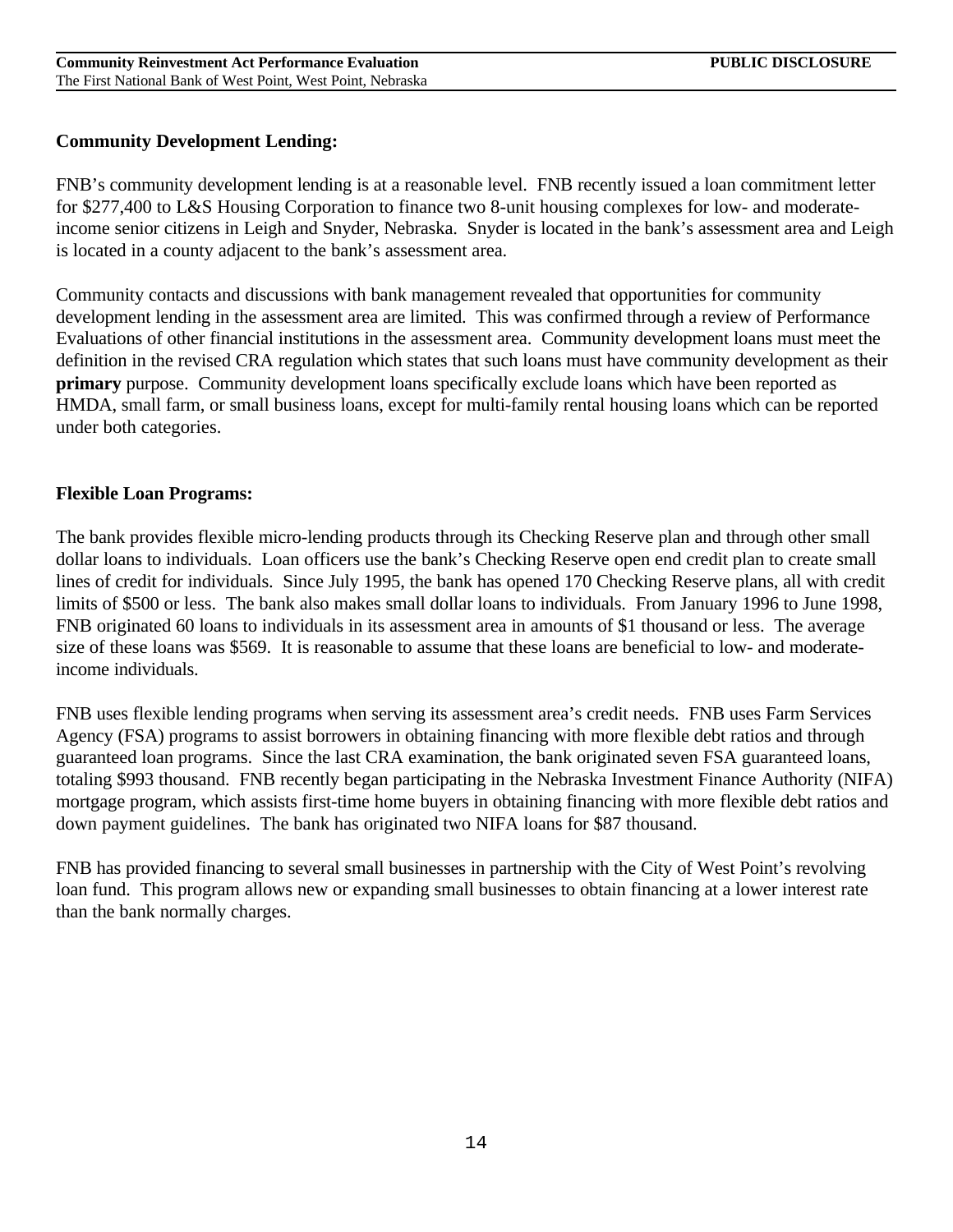## **INVESTMENT TEST**

FNB made an adequate level of qualified community development investments or grants that benefit the bank's assessment area, based on the limited opportunities available. During the evaluation period, the bank made \$56 thousand in qualified investments and donations. This represents 1.1% of FNB's Tier 1 Capital as of March 31, 1998. FNB's qualified investments included:

- < \$50 thousand investment in Equity Fund of Nebraska VI, L.P. This limited partnership invests in low-income housing projects throughout Nebraska. The first project this new Fund has chosen for investment is the L&S Housing project, which is constructing housing for low- and moderate-income senior citizens in Leigh and Snyder, Nebraska. Snyder is located in the bank's assessment area and Leigh is located in an adjacent county. The bank's investment in the Equity Fund is in the form of a note payable in instalments over nine years.
- $\triangleright$  \$6 thousand in grants and donations to organizations whose primary purpose meets the definition of community development, including groups dedicated to providing community services or affordable housing targeted to low- and moderate-income individuals.

## **SERVICE TEST**

### **Retail Banking Services:**

FNB's delivery systems are accessible to essentially all portions of the bank's assessment area. The bank has two locations, consisting of the main bank and the loan and deposit production office (LPO/DPO), and two ATMs, both of which have 24-hour accessibility. The bank has a location or an ATM in two of the four BNAs in the assessment area. Thus, 56% of the assessment area's low-income people and 59% of the assessment area's moderate-income people live in a BNA served by either a location or an ATM of FNB.

Hours of operation are reasonable, with the main bank open from 9:00 a.m. to 3:00 p.m. on Monday through Wednesday and on Friday. On Thursdays, banking hours are extended from 9:00 a.m. to 5:00 p.m. The main bank is also open Saturday mornings from 8:30 a.m. to 11:30 a.m. The attached drive-up facility is open earlier in the morning and later in the afternoon than the bank lobby. Its hours are 7:45 a.m. to 5:00 p.m. on Monday through Wednesday and on Friday. Its Thursday hours are from 7:45 a.m. to 6:00 p.m. The LPO/DPO is open from 11:00 a.m. to 5:00 p.m. Monday through Friday. Loan officers are also willing to make after hours appointments with customers.

FNB uses several alternative banking systems to reach essentially all of its assessment area. In addition to the ATMs and LPO/DPO described above, FNB has the following alternative banking systems:

• The Info-Line service is a toll-free number customers can use to obtain information on their deposit and loan accounts. It allows transfers between accounts, and describes current interest rates and the bank's office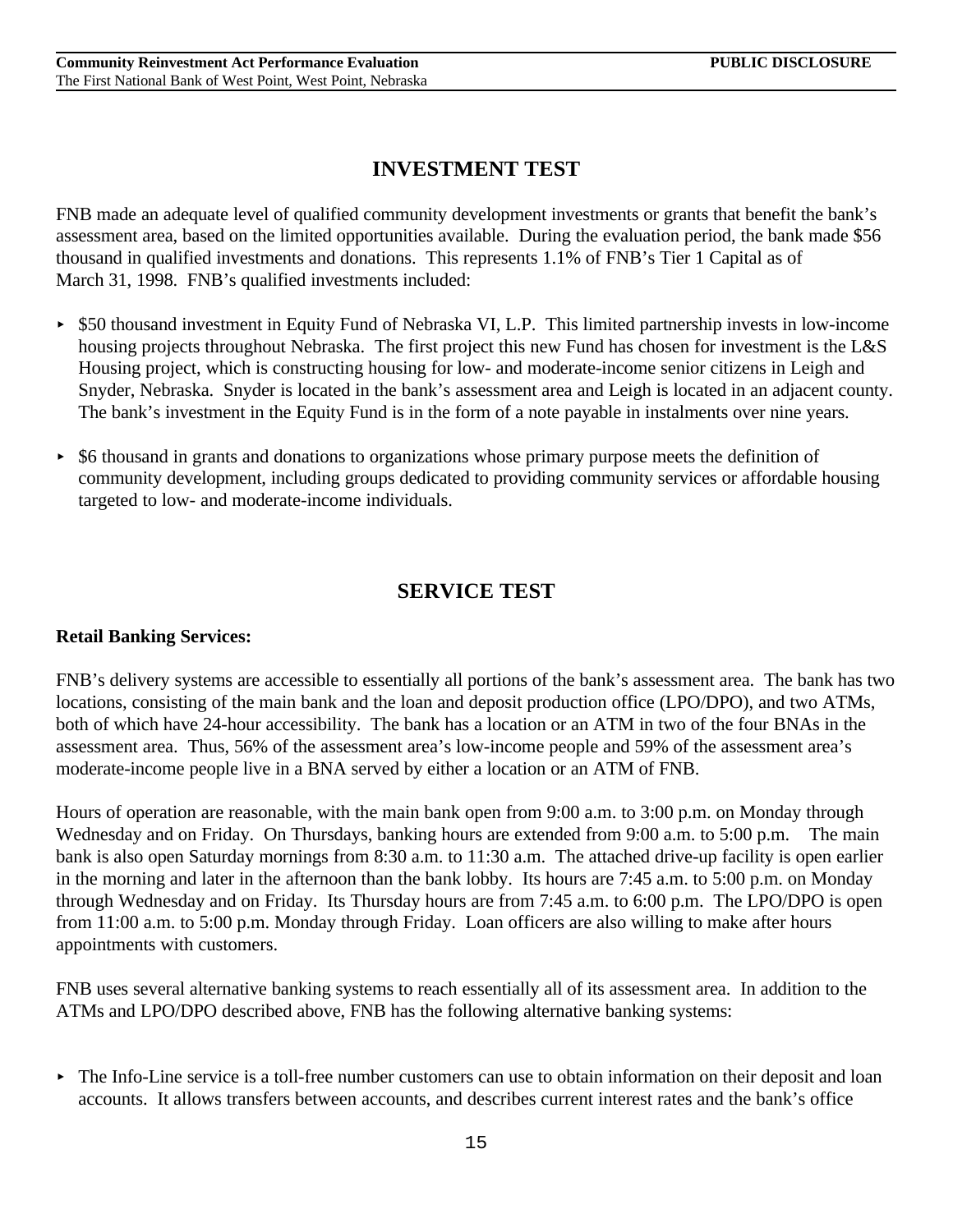hours and locations. This service is available 24 hours a day.

► FNB's Bank By Mail program allows customers to conduct transactions by mail, using postage paid envelopes supplied by the bank.

FNB has not opened or closed any branches during the evaluation period. However, the bank opened its LPO/DPO during 1996. This facility is located in a rural BNA in FNB's assessment area.

### **Community Development Services:**

FNB provides a relatively high level of community development services. The bank's staff provides financial expertise to a variety of organizations serving the needs of LMI individuals. Examples of the community development services which FNB and its employees provide in the bank's assessment area include:

- $\triangleright$  A loan officer is a member of L&S Housing Corporation, and helps provide the group with insight into various financing opportunities. L&S Housing is a group formed to address housing needs in the communities of Leigh and Snyder, Nebraska. Snyder is located within the bank's assessment area and Leigh is located in a county adjacent to the bank's assessment area. To help meet the need for additional housing, L&S Housing has a project underway to build two 8-unit complexes for low- and moderate-income senior citizens in Leigh and Snyder. L&S Housing Corporation was recognized by the Nebraska Rural Development Commission as one of "Nebraska's Top 10 Rural Development Initiatives for 1997."
- A bank director serves as both the treasurer of the local Salvation Army and as the treasurer of the West Point Food Bank. These organizations help provide food and other "safety net" services to LMI individuals in the bank's assessment area.
- ► The bank's Investment Representative is the President of Wisner Community Development, which provides for economic development by working to recruit new businesses to the area.
- ► Bank employees are Board members of Central Catholic School and Guardian Angels School. They use their financial expertise to help the Board with fundraisers, which help provide tuition assistance to low- and moderate-income students, enabling them to attend these local parochial schools.
- ► The bank offers Simply Free Checking, a free checking account with no minimum balance or activity fees that provides for unlimited check writing privileges. The bank also offers Tot to Teen Savings, a free savings account with no minimum balance requirements for children up to age 19. Additionally, the bank provides free government check cashing to both customers and noncustomers. These free banking services predominantly benefit low- and moderate-income individuals.

## **FAIR LENDING REVIEW**

We did not identify any substantive violations of the anti-discrimination laws and regulations (Equal Credit